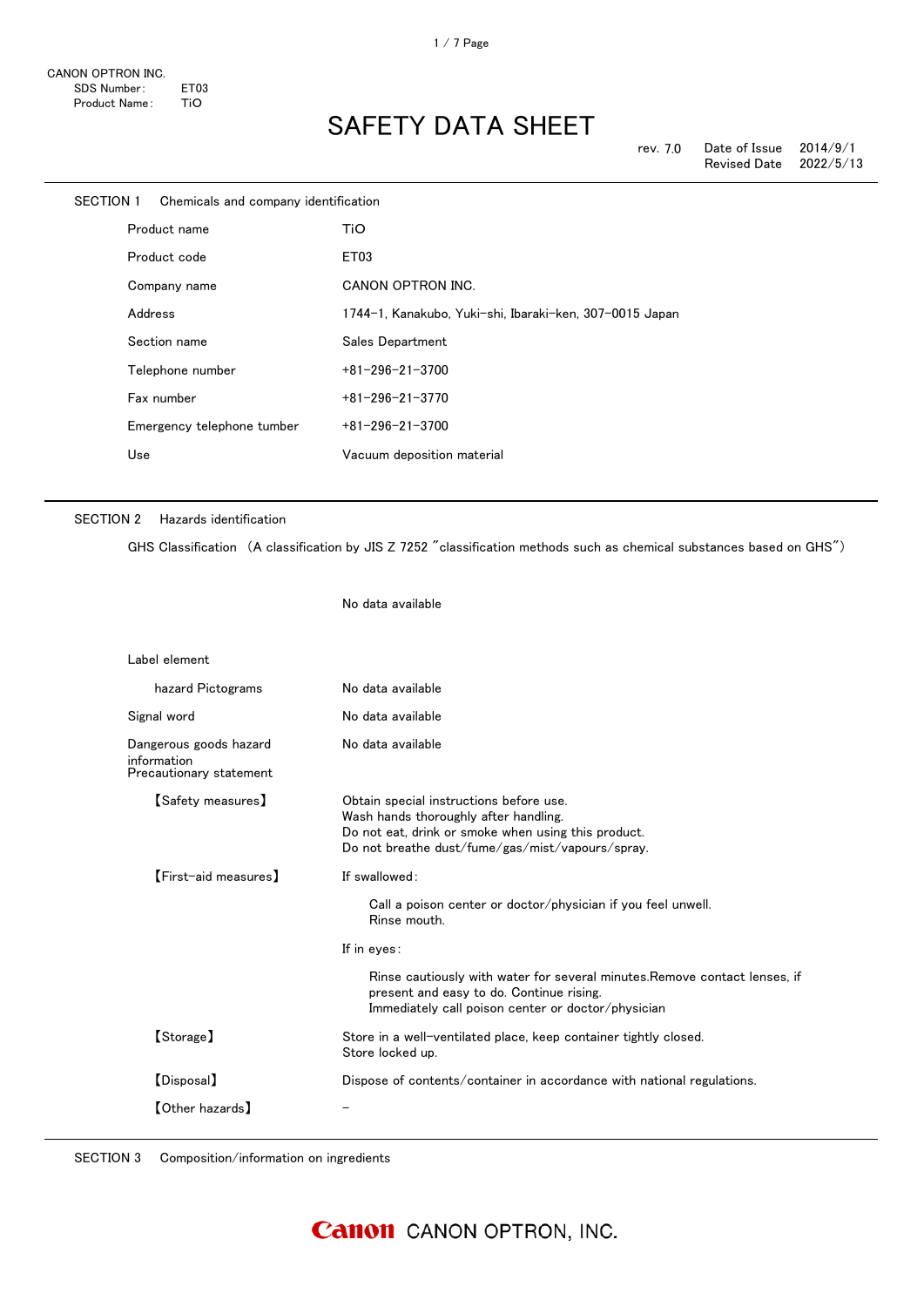|                  | Substance/Mixture                                                          | Substance                                                                                                                                                                                                                  |
|------------------|----------------------------------------------------------------------------|----------------------------------------------------------------------------------------------------------------------------------------------------------------------------------------------------------------------------|
|                  | Chemical name                                                              | Titanium oxide                                                                                                                                                                                                             |
|                  | Chemical formula                                                           | TiO                                                                                                                                                                                                                        |
|                  | Concentration or concentration<br>range                                    | 99.9<                                                                                                                                                                                                                      |
|                  | CAS No.                                                                    | $12137 - 20 - 1$                                                                                                                                                                                                           |
|                  | <b>TSCA Inventry</b>                                                       | Titanium oxide (TiO)                                                                                                                                                                                                       |
|                  | EINECS number                                                              | $235 - 236 - 5$                                                                                                                                                                                                            |
|                  | Radioactive information                                                    | Radioactive substances are not used as the material. Therefore, there is no<br>reason that ionizing radiation would be generated.                                                                                          |
| <b>SECTION 4</b> | First aid measures                                                         |                                                                                                                                                                                                                            |
|                  | Inhalation                                                                 | Remove person to fresh air and keep comfortable for breathing.<br>Get medical advice/attention if you feel unwell.                                                                                                         |
|                  | Skin contact                                                               | Take off immediately all contaminated clothing. Rinse affected areas with<br>water/shower.<br>IF ON SKIN: Wash with plenty of soap and water.<br>If skin irritation or rash occurs: : Get medical advice/attention.        |
|                  | Eye contact                                                                | Rinse cautiously with water for several minutes. Remove contact lenses, if<br>present and easy to do. Continue rising.<br>If eye irritation persists: Get medical advice/attention.                                        |
|                  | Ingestion                                                                  | Rinse mouth.<br>Get medical advice/attention.                                                                                                                                                                              |
|                  | Most important symptoms and<br>effects, both acute and delayed             | No data available                                                                                                                                                                                                          |
|                  | Protection of first aiders                                                 | Rescuers, wear suitable protective equipment as the situation demands.                                                                                                                                                     |
|                  | Special precautions for physicians                                         | No data available                                                                                                                                                                                                          |
| <b>SECTION 5</b> | Firefighting measures                                                      |                                                                                                                                                                                                                            |
|                  | Suitable extinguishing media                                               | This product itself is not flammable.                                                                                                                                                                                      |
|                  | Unsuitable extinguishing media                                             | No data available                                                                                                                                                                                                          |
|                  | Specific hazards                                                           | No data available                                                                                                                                                                                                          |
|                  | Specific extinguishing methods                                             | In the case of a fire in the periphery, the portable container is quickly moved to a<br>safe place.                                                                                                                        |
|                  | Special protective equipment for<br>firefighters                           | Wear suitable protective equipment (gloves, glasses and a mask) in fire-fighting.                                                                                                                                          |
| <b>SECTION 6</b> | Accidental release measures                                                |                                                                                                                                                                                                                            |
|                  | Personal precautions, protective<br>equipment, and emergency<br>procedures | Protection equipment (specified as those in which the properties of the product<br>are suitable) worn during operation so that airborne droplets, etc., do not adhere<br>to the skin and dusts and gases are not absorbed. |
|                  | Environmental precautions                                                  | The leakage may not directly flow into rivers or sewage.                                                                                                                                                                   |

## **Canon** CANON OPTRON, INC.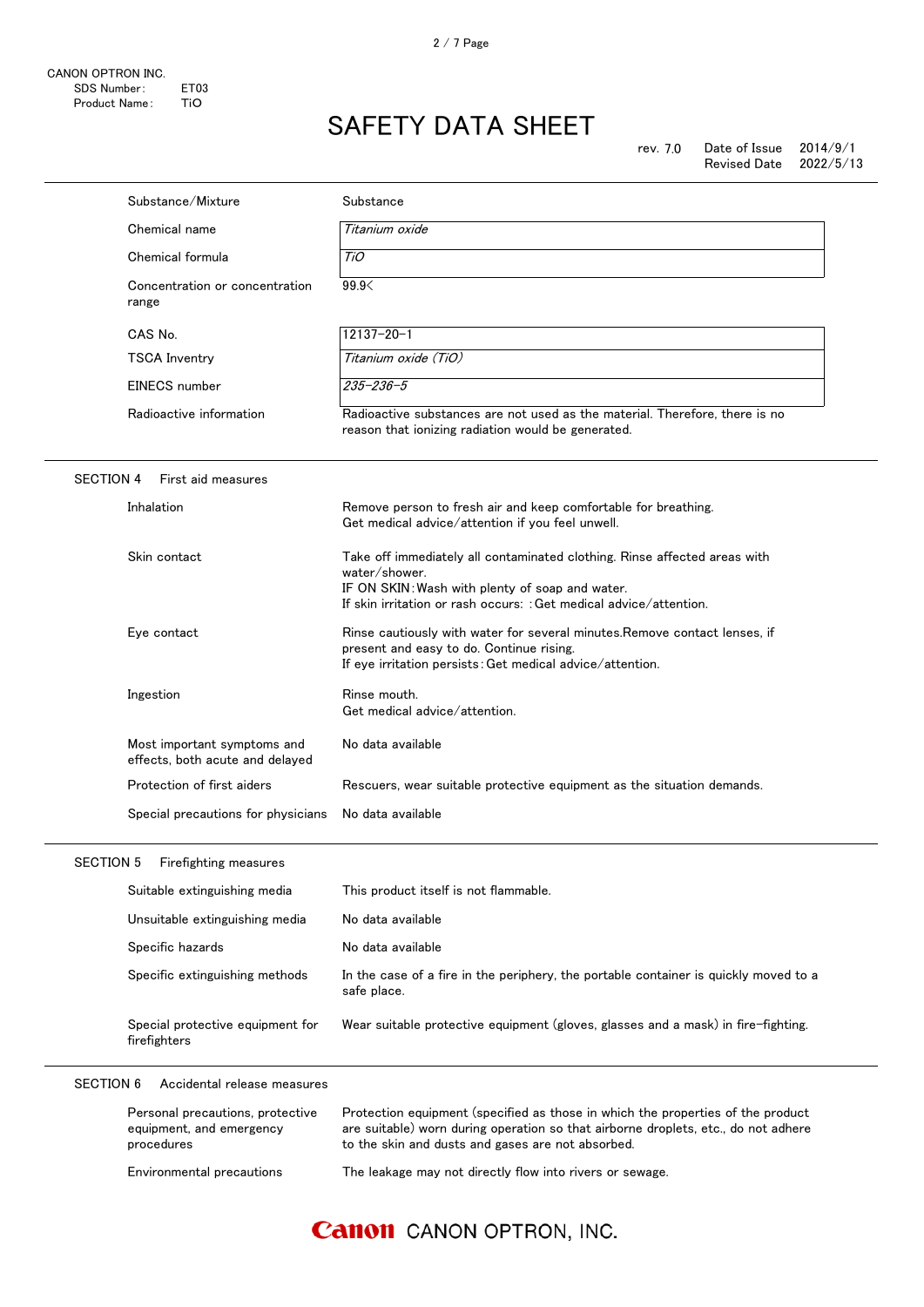CANON OPTRON INC. SDS Number: ET03 Product Name: TiO

# SAFETY DATA SHEET

| rev. 7.0 | Date of Issue       | 2014/9/1  |
|----------|---------------------|-----------|
|          | <b>Revised Date</b> | 2022/5/13 |

|                  | Methods and material for<br>containment and cleaning up         | The leaked material is scooped up, or swept up and gathered to be recovered in a<br>paper bag or a drum.<br>After recovery, a small amount of the residue is absorbed in sediment, sawdust,<br>etc. |
|------------------|-----------------------------------------------------------------|-----------------------------------------------------------------------------------------------------------------------------------------------------------------------------------------------------|
|                  | Secondary disaster prevention<br>measures                       | No data available                                                                                                                                                                                   |
| <b>SECTION 7</b> | Handling and storage                                            |                                                                                                                                                                                                     |
|                  | Precautions for safe handling                                   |                                                                                                                                                                                                     |
|                  | Technical measures                                              | Take measures for equipment as described in "8. Exposure controls/personal<br>protection" and wear protective equipment.                                                                            |
|                  | Safety handling precautions                                     | Handling work must be practiced in a room where there is a local or total<br>ventilation facility.                                                                                                  |
|                  | Avoidance of contact                                            | Refer to "10. Stability and reactivity."                                                                                                                                                            |
|                  | Hygiene measures                                                | Wash hands thoroughly after handling.<br>Do not eat, drink or smoke when using this product.                                                                                                        |
|                  | Conditions for safe storage,<br>including any incompatibilities |                                                                                                                                                                                                     |
|                  | Safe storage conditions                                         | Store in a well-ventilated place. Keep container tightly closed.                                                                                                                                    |
|                  | Safety packaging material                                       | No data available                                                                                                                                                                                   |

SECTION 8 Exposure controls/personal protection

### <u>TiO</u>

Permissible concentration

| <b>ACGIH</b>                                                                | No data available                                                                     |
|-----------------------------------------------------------------------------|---------------------------------------------------------------------------------------|
| Appropriate engineering controls                                            | Use sealed devices, equipment, or a local exhaust ventilation as much as<br>possible. |
| Individual protection measures,<br>such as personal protective<br>equipment |                                                                                       |
| Respiratory protection                                                      | Dustproof mask                                                                        |
| Hand protection                                                             | Protective gloves                                                                     |
| Eye/face protection                                                         | Dust-proof glasses                                                                    |
| Skin protection                                                             | Protective clothing                                                                   |

SECTION 9 Physical and chemical properties

Appearance

Physical state Solid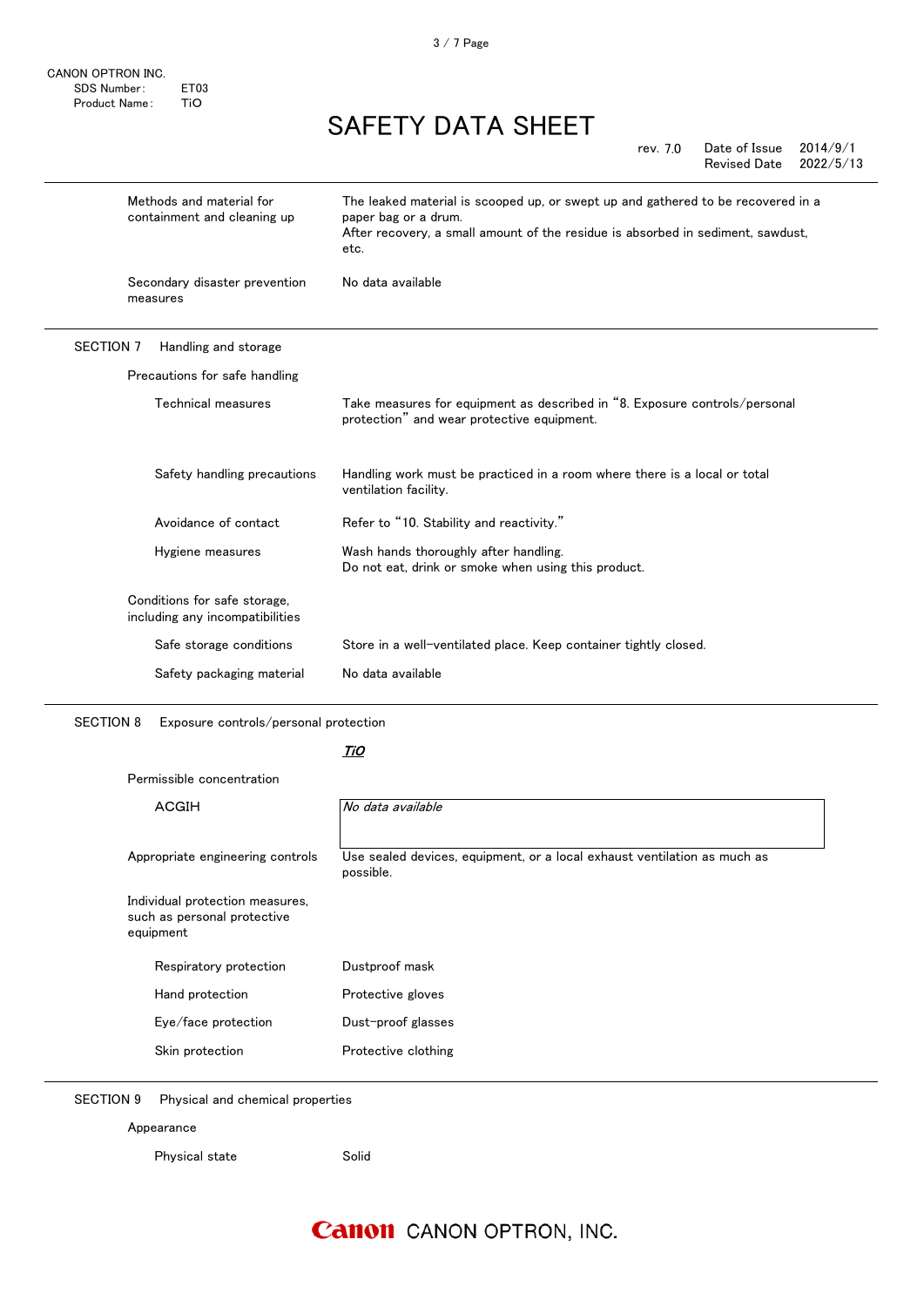| Form                                                        | Pellets, granules                                                                      |
|-------------------------------------------------------------|----------------------------------------------------------------------------------------|
| Colour                                                      | Tea gold                                                                               |
| Odour                                                       | None                                                                                   |
|                                                             |                                                                                        |
|                                                             | TiO                                                                                    |
| Melting point/freezing point                                | $1750^{\circ}$ C                                                                       |
| Boiling point or initial boiling point<br>and boiling range | $3000^{\circ}C$                                                                        |
| Flammability                                                | No data available                                                                      |
| Upper/lower flammability or<br>explosive limits             | No data available                                                                      |
| Flash point                                                 | No data available                                                                      |
| Auto-ignition temperature                                   | No data available                                                                      |
| Decomposition temperature                                   | No data available                                                                      |
| pH                                                          | No data available                                                                      |
| Kinematic viscosity                                         | No data available                                                                      |
| Solubility                                                  |                                                                                        |
| Water                                                       | <b>Insoluble</b>                                                                       |
| Other solvents                                              | No data available                                                                      |
| Partition coefficient: n-<br>octanol/water                  | No data available                                                                      |
| Vapour pressure                                             | No data available                                                                      |
| Density and/or relative density                             | 4.88                                                                                   |
| (Density)                                                   | X (bulk density of the granular product) 4.1 to 4.5 (pellet) from 2.1 to 2.6 as<br>TiO |
| Relative vapor density                                      | No data available                                                                      |
| Particle characteristics                                    | No data available                                                                      |
| Other information                                           | No data available                                                                      |

SECTION 10 Stability and reactivity

#### <u>TiO</u>

| Reactivity                                           | No data available                                           |
|------------------------------------------------------|-------------------------------------------------------------|
| Chemical stability                                   | It is stable in storage conditions and normal handling.     |
| Possibility of hazardous reactions                   | Do not react in the storage conditions and normal handling. |
| Conditions to avoid                                  | No data available                                           |
| Incompatible materials                               | No data available                                           |
| Hazardous decomposition products   No data available |                                                             |

## **Canon** CANON OPTRON, INC.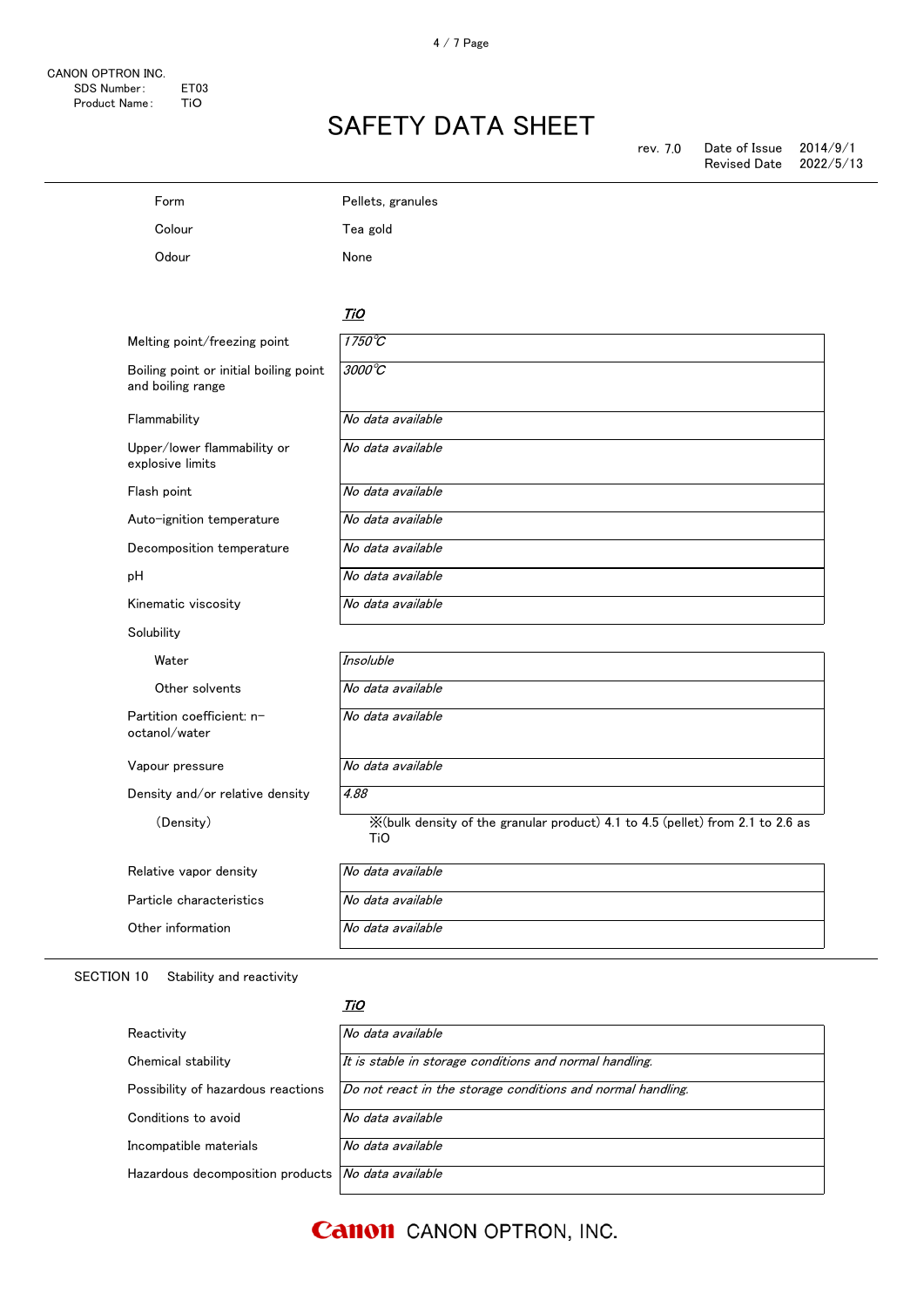| <b>SECTION 11</b><br>Toxicological information       |                   |
|------------------------------------------------------|-------------------|
|                                                      | TiO               |
| Acute toxicity(oral)                                 | No data available |
| Acute toxicity(dermal)                               | No data available |
| Acute toxicity (Inhalation: Gases)                   | No data available |
| Acute toxicity (Inhalation:<br>Vapours)              | No data available |
| Acute toxicity (Inhalation: Dusts<br>and mists)      | No data available |
| Skin corrosion/irritation                            | No data available |
| Serious eye damage/irritation                        | No data available |
| Respiratory or skin sensitization                    | No data available |
| Germ cell mutagenicity                               | No data available |
| Carcinogenicity                                      | No data available |
| Reproductive toxicity                                | No data available |
| Specific target organ toxicity (single<br>exposure)  | No data available |
| Specific target organ<br>toxicity(repeated exposure) | No data available |
| Aspiration hazard                                    | No data available |
| Other information                                    | No data available |

SECTION 12 Ecological information

Toxicity

#### <u>TiO</u>

| Hazardous to the aguatic<br>environment Short-<br>term(acute)  | No data available |
|----------------------------------------------------------------|-------------------|
| Hazardous to the aguatic<br>environment Long-<br>term(chronic) | No data available |
| Persistence and degradablility                                 | No data available |
| Bioaccumulative potential                                      | No data available |
| Mobility in soil                                               | No data available |
| Hazard to the ozone layer                                      | No data available |
| Other adverse effects                                          | No data available |
|                                                                |                   |

SECTION 13 Disposal considerations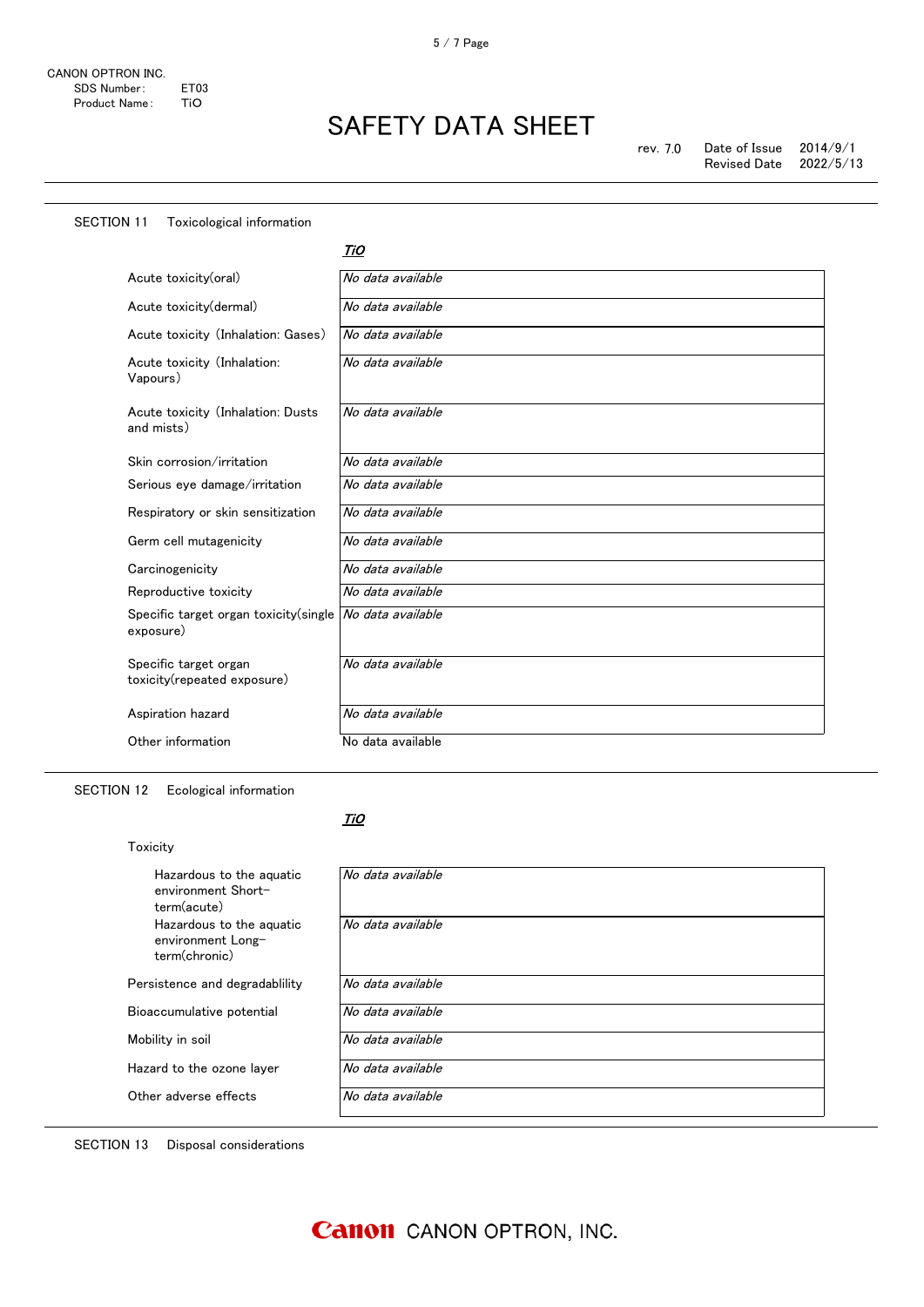| Waste treatment methods                              | Process is contracted to industrial waste disposers who received approval of a<br>prefectural governor.                                                                                                                       |
|------------------------------------------------------|-------------------------------------------------------------------------------------------------------------------------------------------------------------------------------------------------------------------------------|
| Contaminated container and<br>contaminated packaging | The container is recycled after being cleaned, or is appropriately processed<br>according to the standards of related laws and regulations.<br>When disposing of empty containers, the contents should be completely removed. |

### SECTION 14 Transport information

#### <u>TiO</u>

| International regulation                                   |                   |
|------------------------------------------------------------|-------------------|
| UN number                                                  | Not applicable    |
| UN proper shipping name                                    | Not applicable    |
| UN classification                                          | Not applicable    |
| Transport hazard class                                     | Not applicable    |
| Packing group                                              | Not applicable    |
| Hazardous to the aquatic<br>environment                    | No data available |
| Maritime transport in bulk<br>according to IMO instruments | No data available |
| Japanese lows and regulations                              | No data available |
| Special precautions for users                              | No data available |
| <b>Special Provisions</b>                                  |                   |

SECTION 15 Regulatoly information(Japan)

### <u>TiO</u>

| Occupational Safety and Health<br>Law               | No data available |
|-----------------------------------------------------|-------------------|
| <b>PRTR Law</b>                                     | No data available |
| Poisonous and Deleterious<br>Substances control Law | No data available |
| Labor Standards Act                                 | No data available |
| Chemical substances control Law                     | No data available |
| Fire fighting Law                                   | No data available |
| Air Pollution Control Act                           | No data available |
| Water Pollution Prevention Act                      | No data available |
| Water Supply Act                                    | No data available |
| Sewerage Act                                        | No data available |
| Marine Pollution Prevention Law                     | No data available |